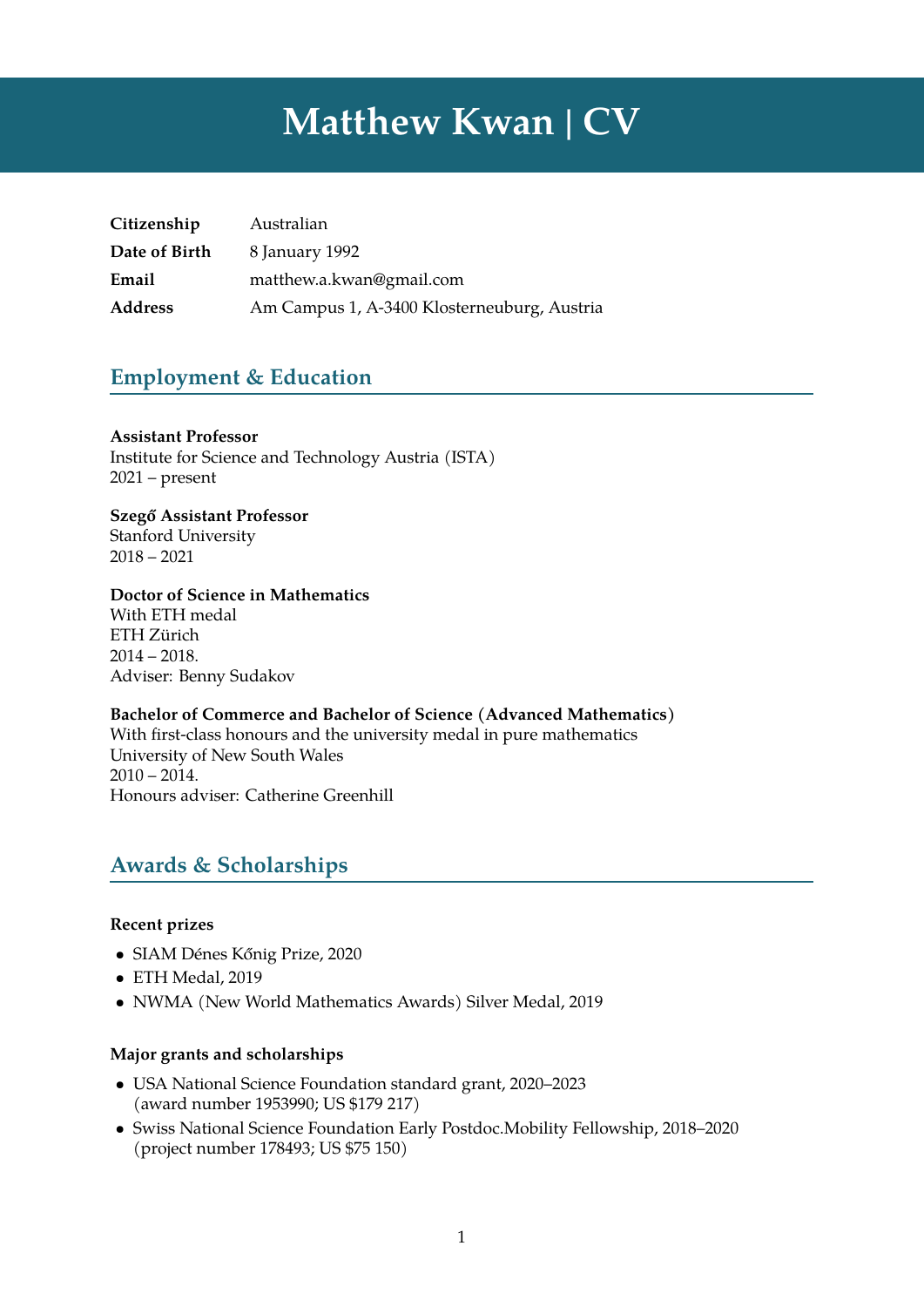# **Teaching**

**Introduction to Combinatorics and its Applications (Stanford University)** Spring 2021: instructor

**Discrete Probabilistic Methods (Stanford University)** Spring 2019, 2020, 2021: instructor

**Graph Theory (Stanford University)** Autumn 2019: instructor

**Introduction To Probability (Stanford University)** Winter 2019, 2021: instructor

**Graph Theory (ETH Zürich)** Spring 2018: organiser and exercise class teacher Spring 2016, 2017: exercise class teacher Spring 2015: creation of course materials

**Algebraic methods in combinatorics (ETH Zürich)** Autumn 2017: creation of course materials

**Mathematics (for masters students in architecture; ETH Zürich)** Autumn 2015: organiser and exercise class teacher

# **Academic Service**

#### **Student project/thesis supervision**

- Mihir Singhal (MIT) did a research project with me in Summer 2019. He wrote a paper "Erdős–Littlewood–Offord problem with arbitrary probabilities", published in *Discrete Mathematics*.
- Zachary Chroman and Mihir Singhal (MIT) did a research project with me in Winter 2020. We wrote a paper "Lower bounds for superpatterns and universal sequences", published in *Journal of Combinatorial Theory, Series A*.
- Parth Sarin (Stanford) did a small project with me in Spring 2020 to satisfy his "writing in the major" requirements. As a result he wrote an expository paper "The Rödl Nibble".
- Philippe Pangestu (Stanford) wrote his honours thesis on aspects of extremal and random graph theory under my supervision, over the 2020–2021 academic year.
- Matin Ansaripour (Sharif) did an internship under my supervision, on fractional perfect matchings in hypergraphs.
- Ali Asadi (ISTA) did a rotation project under my supervision, on combinatorial aspects of machine learning.
- Illia Babiienko (ISTA) did a rotation project under my supervision, on the KŁR conjecture.
- Seyda Köse (ISTA) did a rotation project under my supervision, on efficiently "slicing the hypercube".
- Christoph Günther (ISTA) did a rotation project under my supervision, on expander graphs and locally testable codes.
- Filippo Quattrocchi (ISTA) did a rotation project under my supervision, on large deviations in random graphs.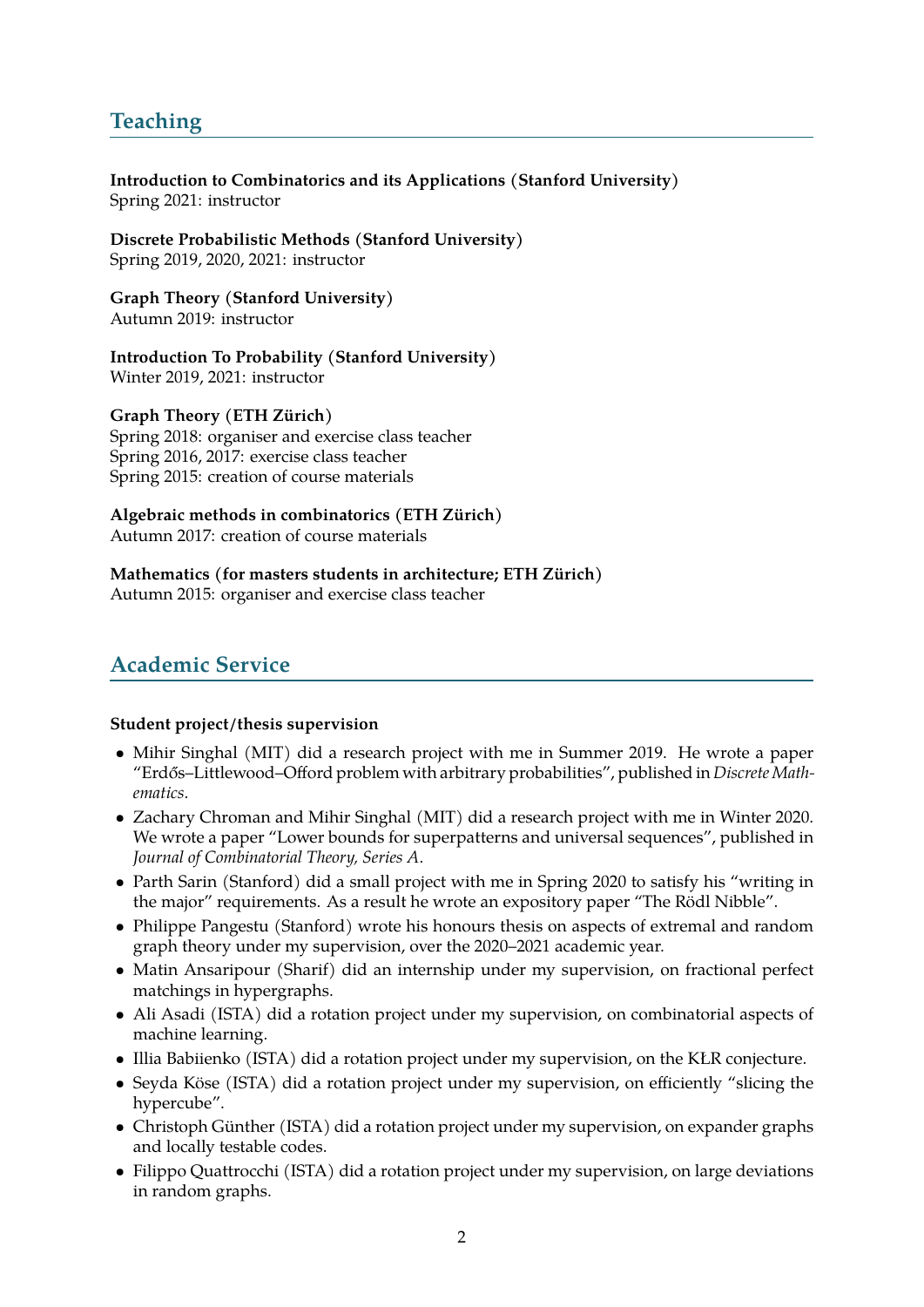• Florestan Brunck (ISTA) is doing a rotation project under my supervision, on geometric reconfiguration problems.

#### **Other departmental responsibilities**

- All faculty at ISTA are involved in faculty recruitment
- All faculty at ISTA are involved in graduate school interviews and admissions
- All faculty at ISTA participate in qualifying exams (as chair/examiner) for PhD students
- Co-organiser for the ISTA Combinatorics, Geometry and Topology Seminar
- Co-organiser for the ISTA Institute Colloquium

**Frequent referee for many journals/conferences, including:** Advances in Combinatorics; Annals of Combinatorics; Combinatorial Theory; Combinatorica; Combinatorics, Probability and Computing; Discrete Analysis; Discrete and Computational Geometry; Discrete Mathematics; Electronic Journal of Combinatorics; European Journal of Combinatorics; Israel Journal of Mathematics; Journal of Combinatorial Theory, Series A; Journal of Combinatorial Theory, Series B; Journal of Graph Theory; Journal of the London Mathematical Society; Random Structures and Algorithms; SIAM Journal on Discrete Mathematics; ACM–SIAM Symposium on Discrete Algorithms.

## **Personal Skills**

#### **Languages**

English (native) German (B1 level, certified in 2016 by the Zürich Graduate School in Mathematics)

## **Talks**

#### **Invited conferences/workshops**

- Colloquia in Combinatorics, London School of Economics. May 2022.
- Workshop on Combinatorics, Probability and Computing, Mathematisches Forschungsinstitut Oberwolfach. April 2022.
- Interfaces of the Theory of Combinatorial Limits, Erdős Center (Rényi Institute). March 2022.
- Dénes König Prize Lecture, SIAM Conference on Discrete Mathematics (DM21). July 2021.
- Special Session on Structural and Extremal Graph Theory, AMS Fall Southeastern Sectional Meeting. October 2020.
- Plenary talk, Probabilistic Combinatorics Online 2020. September 2020.
- Workshop on Combinatorics, Mathematisches Forschungsinstitut Oberwolfach. January 2020.
- Workshop on Probabilistic and Extremal Combinatorics, Banff International Research Station for Mathematical Innovation and Discovery (BIRS). September 2019.
- BennyFest (celebrating Benny Sudakov's 50th birthday), ETH Zürich. July 2019.
- Workshop on Combinatorics, Probability and Computing, Mathematisches Forschungsinstitut Oberwolfach. April 2019.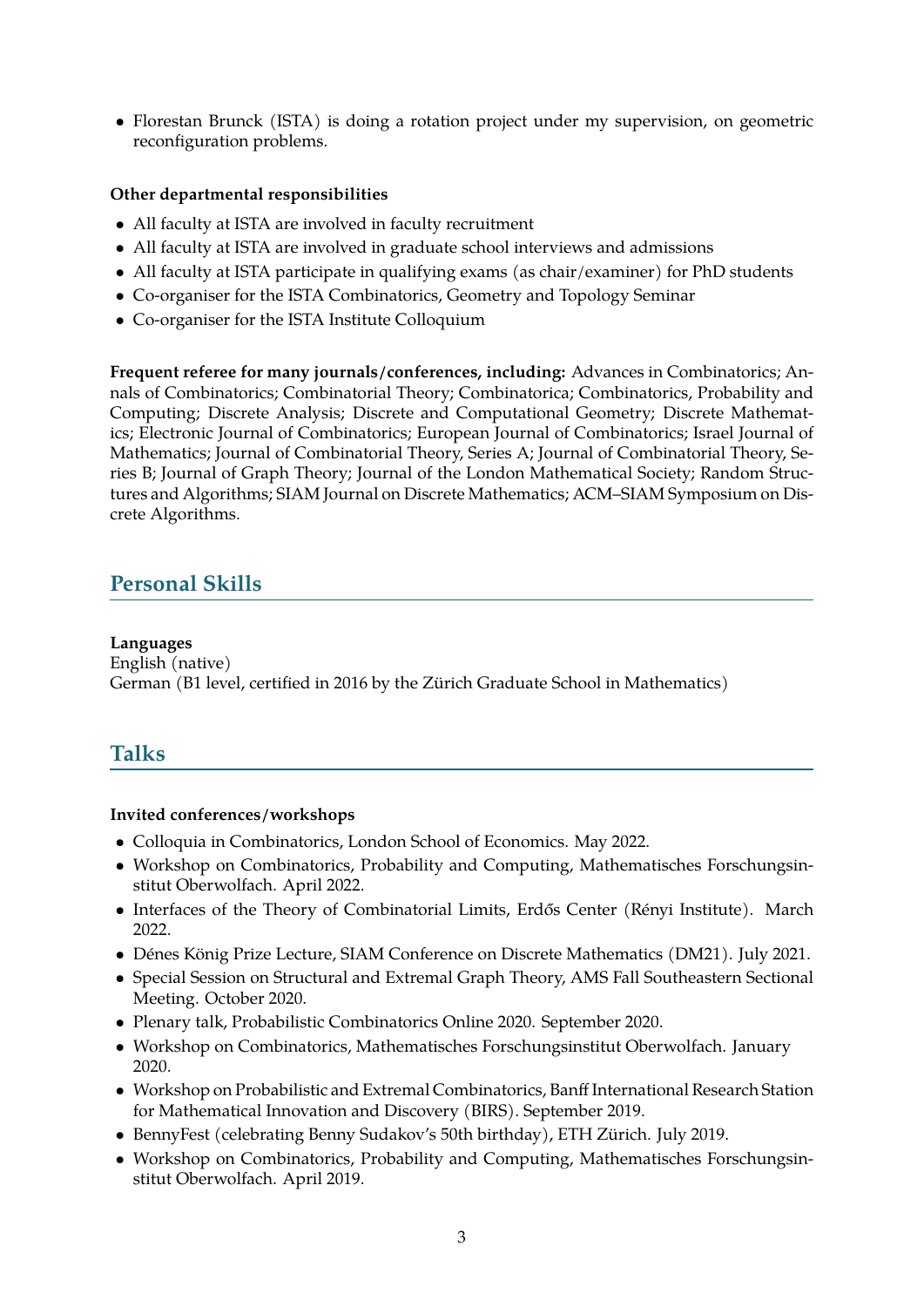• Minisymposium on Analytic and Probabilistic Techniques in Combinatorics, SIAM Conference on Discrete Mathematics (DM18), University of Colorado, Denver. June 2018.

#### **Departmental seminars/colloquia**

- Combinatorics, Geometry and Topology Seminar, ISTA. June 2022.
- (Not So) Informal Probability Seminar, University of Vienna. May 2022.
- Discrete Mathematics Seminar, Princeton University. April 2022.
- Graz Combinatorics Seminar, Technische Universität Graz. March 2022.
- Combinatorics Seminar, University of Birmingham. February 2022.
- Discrete Seminar, Umeå University. February 2022.
- Graz Combinatorics Seminar, Technische Universität Graz. December 2021.
- Informatics Colloquium, Masaryk University. November 2021.
- Research Seminar in Combinatorics, Tel Aviv University. November 2021.
- Big Seminar, Laboratory of Combinatorial and Geometric Structures, Moscow Institute of Physics and Technology. November 2021.
- Vienna Probability Seminar. November 2021.
- Discrete Mathematics Seminar, Technische Universität Wien. October 2021.
- CMSA (Combinatorial Mathematics Society of Australasia) Seminar. September 2021.
- Copenhagen–Jerusalem Combinatorics Seminar. July 2021.
- Combinatorics and Probability Seminar, Ohio State University. March 2021.
- MIT–Stanford Combinatorics Reading Seminar. March 2021.
- Mathematics Department Colloquium, University of California, Berkeley. February 2021.
- Webinar on Applied Analysis, Max Planck institute for Mathematics in the Sciences. November 2020.
- Graph Theory Seminar, Georgia Institute of Technology. October 2020.
- Graph Theory and Combinatorics Seminar, University of Illinois. September 2020.
- MIT–Stanford Combinatorics Reading Seminar. July 2020.
- Extremal and Probabilistic Combinatorics webinar. July 2020.
- Matroid Union Seminar. June 2020.
- Probability Seminar, Stanford University. November 2019.
- Combinatorics Seminar, Massachusetts Institute of Technology. February 2019.
- Combinatorics Seminar, Emory University. November 2018.
- Mathematics Department Colloquium, Stanford University. November 2018.
- Combinatorics Reading Seminar, Stanford University. October 2018.
- Combinatorics Seminar, Stanford University. October 2018.
- Mittagsseminar (Theory of Combinatorial Algorithms), ETH Zürich. March 2018.
- Horowitz Seminar on Probability, Ergodic Theory and Dynamical Systems, Tel Aviv University. June 2017.
- Graduate Seminar in Probability, ETH Zürich. May 2017.
- Mittagsseminar (Theory of Combinatorial Algorithms), ETH Zürich. November 2016.
- Mittagsseminar (Theory of Combinatorial Algorithms), ETH Zürich. April 2016.
- Pure Mathematics Seminar, University of New South Wales. August 2015.
- Discrete Mathematics Seminar, Monash University. August 2015.
- Algebra and Topology Seminar, Australian National University. August 2015.
- Mittagsseminar (Theory of Combinatorial Algorithms), ETH Zürich. March 2015.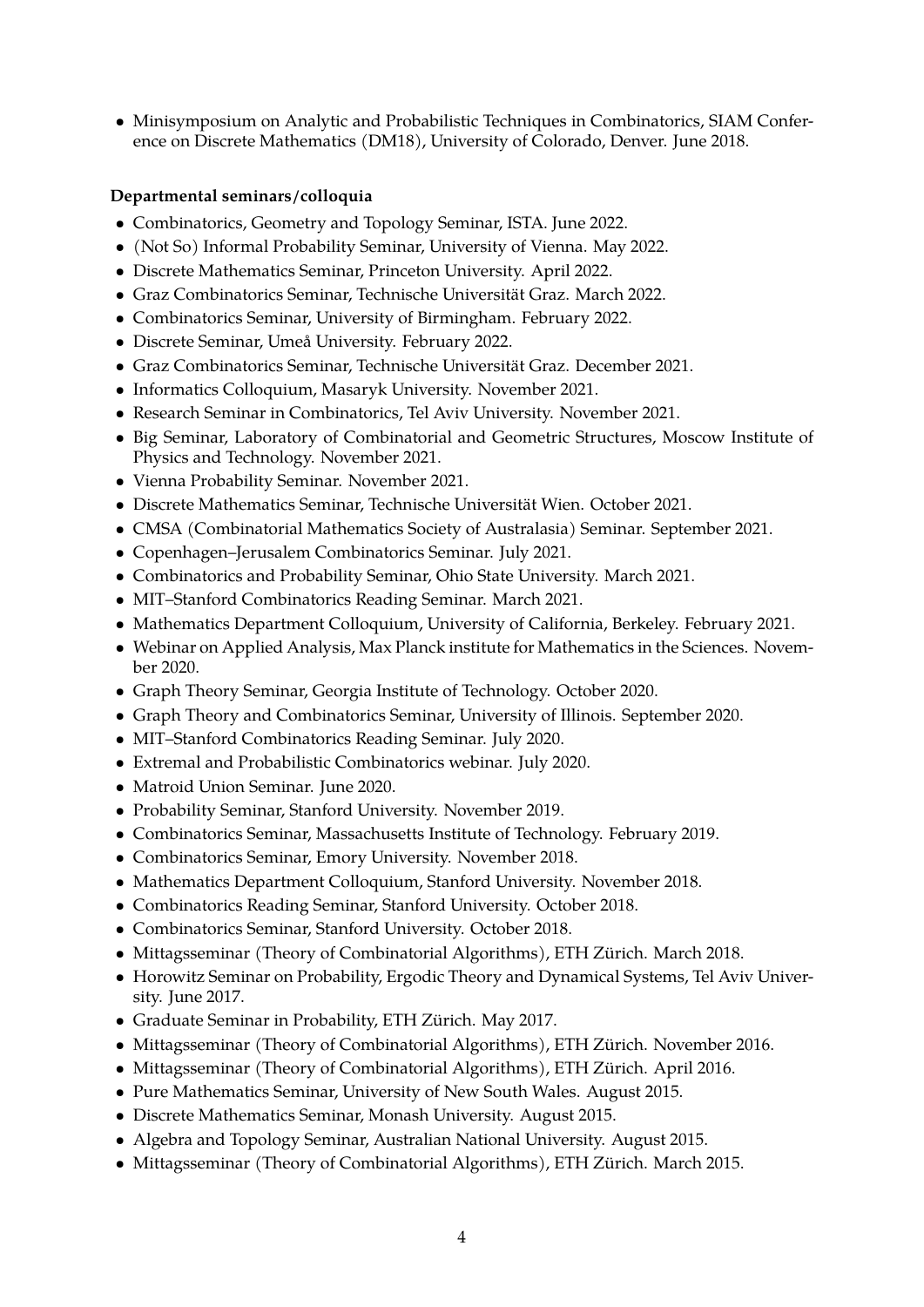#### **Contributed conference talks**

- 19th International Conference on Random structures and Algorithms, ETH Zürich. July 2019.
- European Conference on Combinatorics, Graph Theory and Applications (EUROCOMB 2017), TU Wien. August 2017.
- 18th International Conference on Random structures and Algorithms, Gniezno. August 2017.
- SIAM Conference on Discrete Mathematics (DM16), Georgia State University. June 2016.
- European Conference on Combinatorics, Graph Theory and Applications (EUROCOMB 2015), University of Bergen. August 2015.
- 17th International Conference on Random structures and Algorithms, Carnegie Mellon University. July 2015.
- 37th Australasian Conference on Combinatorial Mathematics and Combinatorial Computing, University of Western Australia. December 2013.

### **Publications**

- 36. M Kwan, A Sah, M Sawhney and M Simkin. Substructures in Latin squares. Submitted.
- 35. M Kwan, A Sah, M Sawhney and M Simkin. High-girth Steiner triple systems. Submitted.
- 34. M Kwan, A Sah and M Sawhney. Enumerating matroids and linear spaces. Submitted.
- 33. A Ferber, M Kwan, B Narayanan, A Sah and M Sawhney. Friendly bisections of random graphs. Submitted.
- 32. J Fox, M Kwan and H Spink. Geometric and o-minimal Littlewood–Offord problems. *Annals of Probability*, to appear.
- 31. A Ferber, M Kwan, A Sah and M Sawhney. Singularity of the k-core of a random graph. *Duke Mathematical Journal*, to appear.
- 30. A Ferber and M Kwan. Dirac-type theorems in random hypergraphs. *Journal of Combinatorial Theory, Series B*, to appear.
- 29. M Kwan, A Sah and M Sawhney. Large deviations in random Latin squares. *Bulletin of the London Mathematical Society*, to appear.
- 28. M Kwan, L Sauermann and Y Zhao. Extension complexity of low-dimensional polytopes. *Transactions of the American Mathematical Society*, to appear.
- 27. A Ferber, M Kwan and L Sauermann. List-decodability with large radius for Reed–Solomon codes. *IEEE Transactions on Information Theory*, to appear. A conference version will appear at *FOCS 2021*.
- 26. M Kwan and L Sauermann. On the permanent of a random symmetric matrix. *Selecta Mathematica* 8.15 (2022).
- 25. A Ferber, M Kwan and L Sauermann. Singularity of sparse random matrices: simple proofs. *Combinatorics, Probability and Computing* 31.1 (2022), 21–28.
- 24. J Fox, M Kwan and L Sauermann. Combinatorial anti-concentration inequalities, with applications. *Mathematical Proceedings of the Cambridge Philosophical Society* 171.2 (2021), 227–248.
- 23. Z Chroman, M Kwan and M Singhal. Lower bounds for superpatterns and universal sequences. *Journal of Combinatorial Theory, Series A* 156:105467 (2021).
- 22. J Fox, M Kwan and L Sauermann. Anticoncentration for subgraph counts in random graphs. *Annals of Probability* 49.3 (2021), 1515–1553.
- 21. J Fox, M Kwan and B Sudakov. Acyclic subgraphs of tournaments with high chromatic number. *Bulletin of the London Mathematical Society* 53.2 (2021), 619–630.